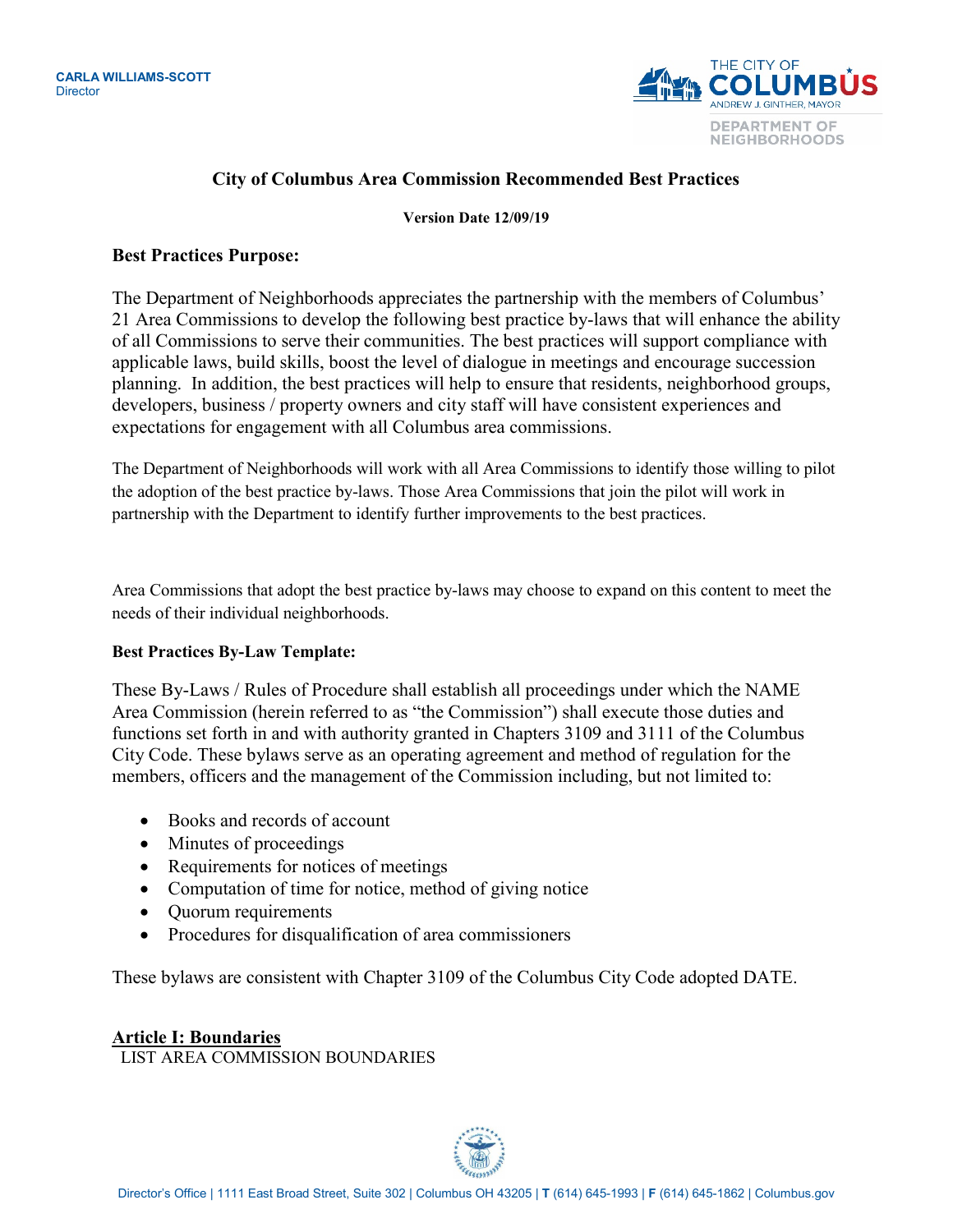

#### **Article II: Duties / Purpose**

- A. Area commissions are established in the City of Columbus to afford additional voluntary citizen participation in decision-making in an advisory capacity and to facilitate communication, understanding and cooperation between neighborhood groups, city officials and developers.
- B. The Commission is an advisory body. No duty or function of the Commission shall invalidate any decision made by the Mayor's Administration or action of Columbus City Council.
- C. The Commission shall identify and study the problems and requirements of the Commission area in order to:
	- a. Create plans and policies which will serve as guidelines for future development of the area
	- b. Bring the problems and needs of the area to the attention of appropriate government agencies or residents
	- c. Recommend solutions or legislation.
	- d. Aid and promote communications within the Commission area and between it and the rest of the city by means of:
		- i. Regular and special meetings of the Commission which are open to the public
		- ii. Public hearings on problems, issues, and proposals affecting the area
		- iii. Public forums and surveys to provide an opportunity for area residents, businesses, and organizations to state their problems and concerns
		- iv. Soliciting active cooperation of all segments of the area and city, including organizations, institutions, and government
		- v. Initiating proposals and supporting those introduced by individual citizens or area organizations, which will enhance the quality of life enjoyed by area residents and preserve the unique residential and commercial mix of the area
		- vi. Promoting and encouraging businesses whose functions, methods of operation, architectural appearance, and locations are consistent with the character and requirements of the area.
		- vii. Initiating, reviewing and recommending criteria and programs for the preservation, development, and enhancement of the Commission area, including, but not limited to, parks, recreational areas, sidewalks, streets and traffic, by means of:
			- 1. Reviewing the proposed capital improvements budget and proposing new items and changes relating to the area

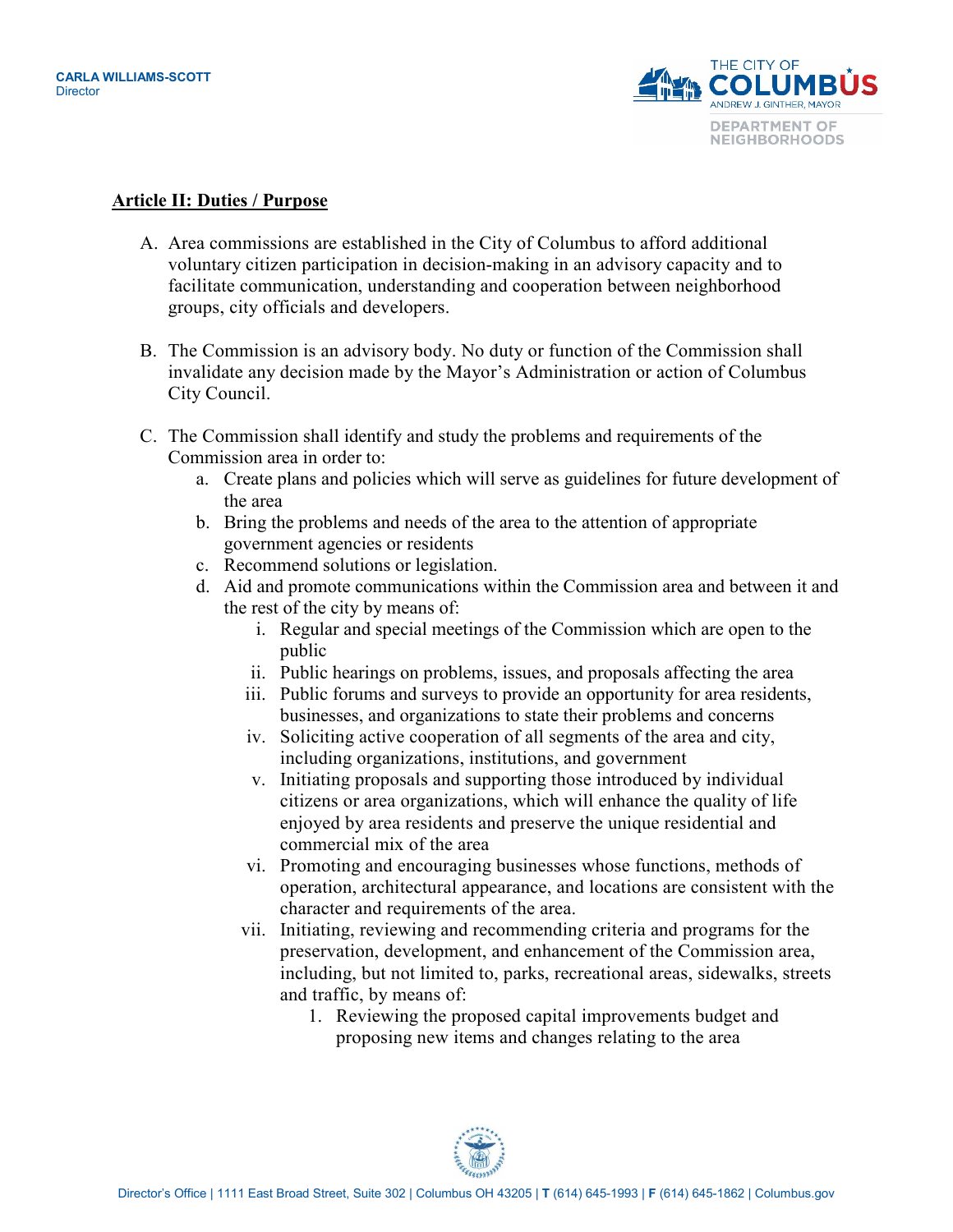

- 2. Making recommendations for restoration and preservation of the historical elements within the area
- 3. Receiving and reviewing for recommendation, prior to adoption by governmental bodies, any new or revised comprehensive plan affecting the area.
- e. Recommend priorities for and review government services and operation of the various government departments in the Commission area by means of:
	- i. Requesting and receiving from departments or agencies periodic reports concerning governmental services or practices in the area
	- ii. Meeting with administrative heads of any department or agency, or any of their subordinates, to obtain additional information deemed necessary for the Commission to fulfill its functions
	- iii. Requesting and receiving from departments or agencies, prior to implementation, full reports on any proposed changes in service or practice in the area, and recommending approval or disapproval of the proposed changes
	- iv. Reviewing and evaluating pending legislation substantially affecting the area prior to its consideration by council
	- v. Regularly receiving for review, comment and recommendation copies of applications and notices of all public hearings related to rezonings, special permits, variances, demolitions, and zoning appeals regarding property located wholly or partially within the area.
- f. Recommend persons from the Commission area for nomination to membership on city boards and commissions which make decisions or recommendations affecting the commission area.
- g. The Commission may meet with applicants for rezonings, special permits, demolition permits, or variances regarding property wholly or partly within the Commission area to discuss the proposal, its relationship to the area, and possible modifications. In order to assist decision-making without disrupting existing procedures, the Commission shall conduct such meetings and notify the appropriate body of its recommendations in a timely manner. Upon good cause shown, inability of the Commission to make a recommendation may be grounds for postponement of subsequent action by other bodies.
	- i. Suggestions and comments of the Commission shall be advisory only and failure of the applicant to comply therewith shall not in itself constitute grounds for denial of the application. Failure of the applicant to consult the Commission in a timely manner, however, may be grounds for postponement of further action by other bodies.
- h. The Commission shall not endorse any candidate for public office.

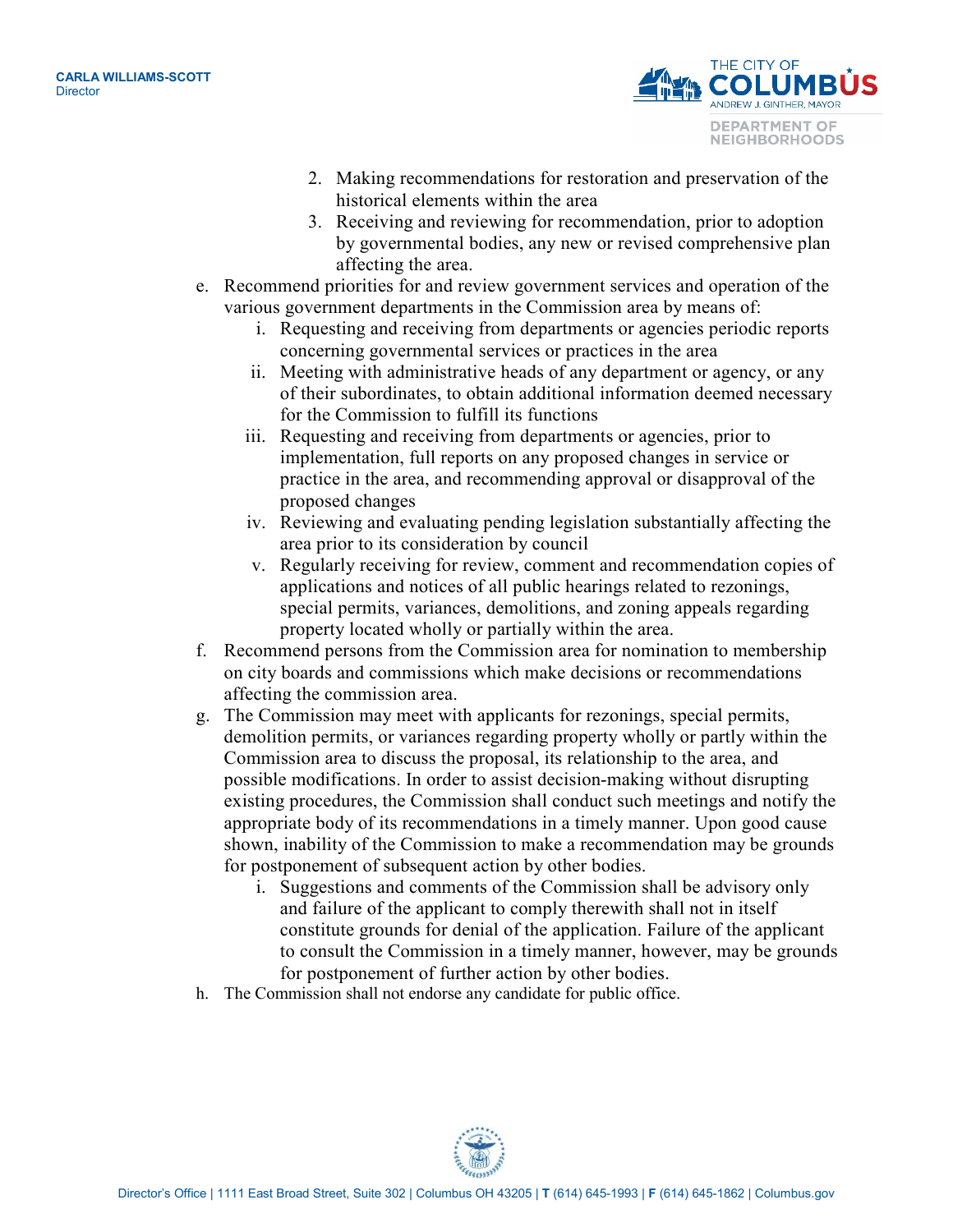

#### **Article III: Membership and Terms**

- A. The Commission shall consist of no less than seven (7) and no more than seventeen (17) members. All members shall be appointed by the mayor with the concurrence of council.
- B. Members of an area commission shall serve without compensation for a term of three (3) years. Initial appointments shall be made for no less than one (1) year and no more than three (3) years. Terms should be arranged to ensure future continuity of experienced service. Subsequent appointments shall be three (3) years. Area commission terms should be established so that the number of expiring seats is approximately the same each year.
- C. No commissioner shall represent the Commission in its official actions before any other public body or official, except as specifically authorized by the Commission. This shall not be construed as a restriction upon the right of the individual area commissioners to represent their own view before public or private bodies, whether in agreement or disagreement with the official action of the Commission.
- D. Disqualification: Area commissioners shall maintain their residence, employment or business in the Commission area from which they were elected or appointed. Failure of an area commissioner to maintain his / her residence, employment or business in the area commission area shall be deemed a resignation and the Secretary shall notify the Department of Neighborhoods. An area commissioner's absence from three (3) regular meetings in any one (1) year shall be deemed a resignation from the area commission unless a written petition has been received by the Chairperson of the Commission. The petition from the area commissioner shall request that some or all of the absences be excused due to extenuating circumstances. If a petition is not received, it shall be deemed a resignation from the Commission and notice of such will be communicated to the Department of Neighborhoods. Failure to abide by the adopted bylaws may result in disqualification of an area commissioner. Disqualification of an area commissioner shall require a three quarter (3/4) majority vote of the area commission and the Secretary shall notify the Department of Neighborhoods.
- E. Vacancies: The Commission may nominate one (1) or more candidates to fill any vacancy caused by death, resignation or disqualification, or other means for the remainder of the unexpired term.
- F. All area commissioners must be appointed by the Mayor with the concurrence of Columbus City Council. Compliance with Columbus City Code 3109.08, 3109.10 and /or 3109.12 must be satisfied to officially participate as an area commissioner.

#### **Article IV: Officers**

- A. The officers of the Commission shall include: Chairperson, Vice-Chairperson, Zoning Chairperson, Secretary and Treasurer. An individual may be elected to serve in multiple officer positions.
- B. Commission officers shall serve without compensation for the term of one (1) to three (3) years
- C. The Chairperson may serve no more than six (6) consecutive years but may be re-elected after a gap of at least three (3) consecutive years. A Chairperson's six (6) year term limit may be extended by a three quarter (3/4) majority vote of the Commission.

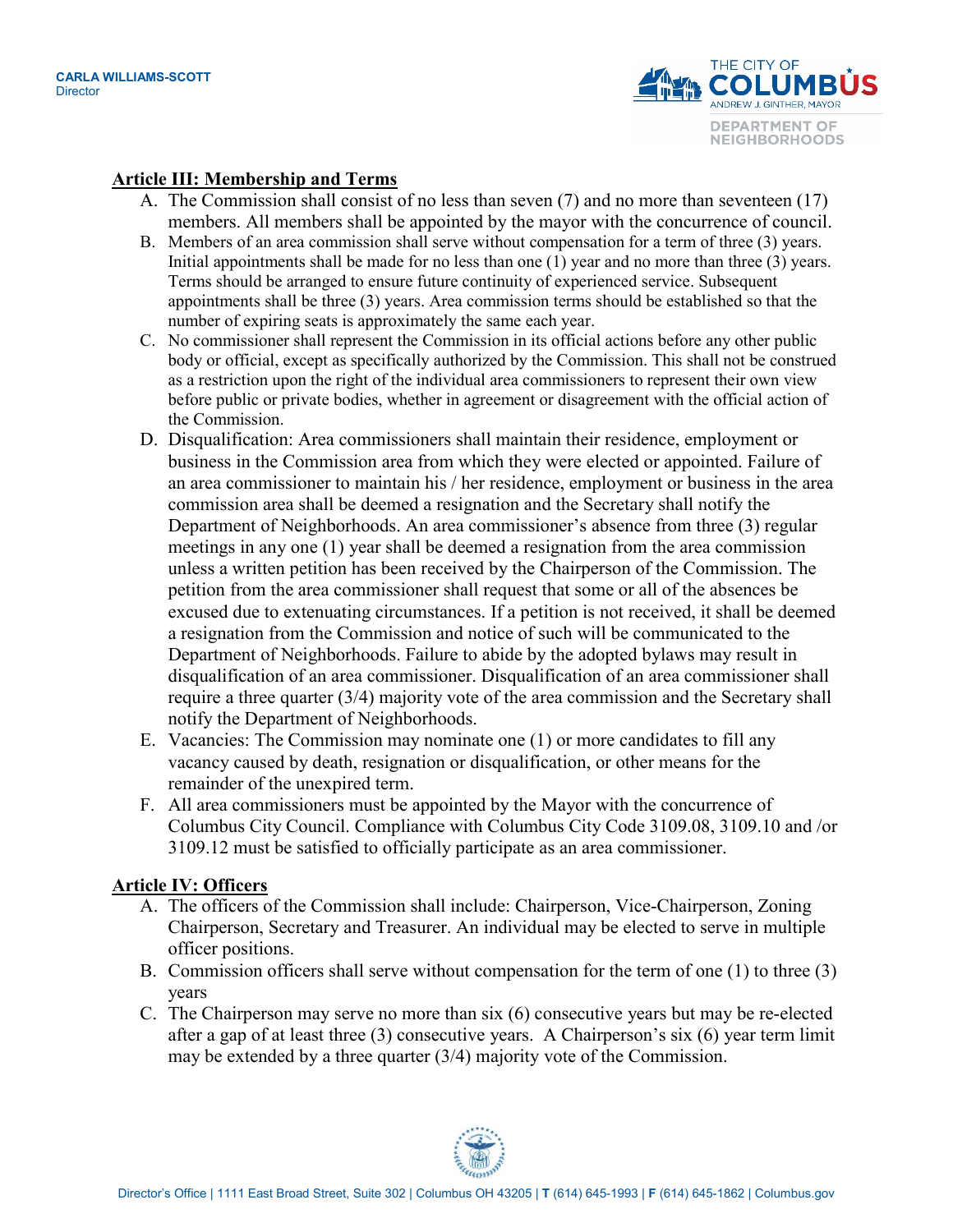

D. An individual serving six (6) consecutive years as the Chairperson is not eligible to serve as any other officer of the commission for three (3) consecutive years after their term as Chairperson expires. This individual is eligible to continue to serve as an area commissioner.

# **Article V: Meetings**

- A. All meetings of the Commission shall be open to the public at all times.
- B. In December annually, the Commission shall provide to the Department of Neighborhoods the schedule of regularly scheduled meetings for the upcoming year to be published in the Columbus City Bulletin.
- C. The Commission shall establish by majority vote expectations for all members regarding meeting attendance and participation in commission activities.
- D. The Commission shall establish a method for the public to determine the time and place of all regular meetings in addition to publication in the Columbus City Bulletin.
- E. The Commission shall establish a method for the public to determine the time, place and purpose of all special meetings in addition to publication in the Columbus City Bulletin.
	- a. The Commission shall establish a method for the public to obtain reasonable advance notification of all special meetings.
- F. All meetings other than the regularly scheduled monthly meetings or subcommittee meetings shall be published in the Columbus City Bulletin no less than seven (7) days prior to the date of the meeting. A meeting is defined as a gathering of a quorum, as defined the Commission's bylaws. A quorum is a majority of current commissioners where commission business is conducted, transacted, deliberated, or discussed.
- G. The Commission may not hold meetings through teleconferencing, videoconferencing, emailing or through social and electronic media.
- H. Commission members must be present in person at a meeting in order to be considered present or to vote at the meeting.
- I. The Commission members may not vote by secret ballot for commission appointments, officers, or for any other commission business.
- J. Meeting minutes shall be promptly prepared, filed, and maintained and shall be open to public inspection.
	- a. A copy of all meeting minutes shall be provided to the Department of Neighborhoods within thirty (30) days after approval by the area commission.

# **Article VI: Committees**

- A. Zoning Committee: The purpose of the committee is to:
	- a. Receive, review, and make recommendations concerning applications for rezoning, zoning variances, and special permits for property located in the area.
	- b. Receive and review all demolition permits for property in the area.
- B. The zoning committee shall consider zoning cases that have been received by the Zoning Chair at least X calendar days prior to the Commission meeting. Cases received less than X days ahead will be heard at the next Commission meeting.

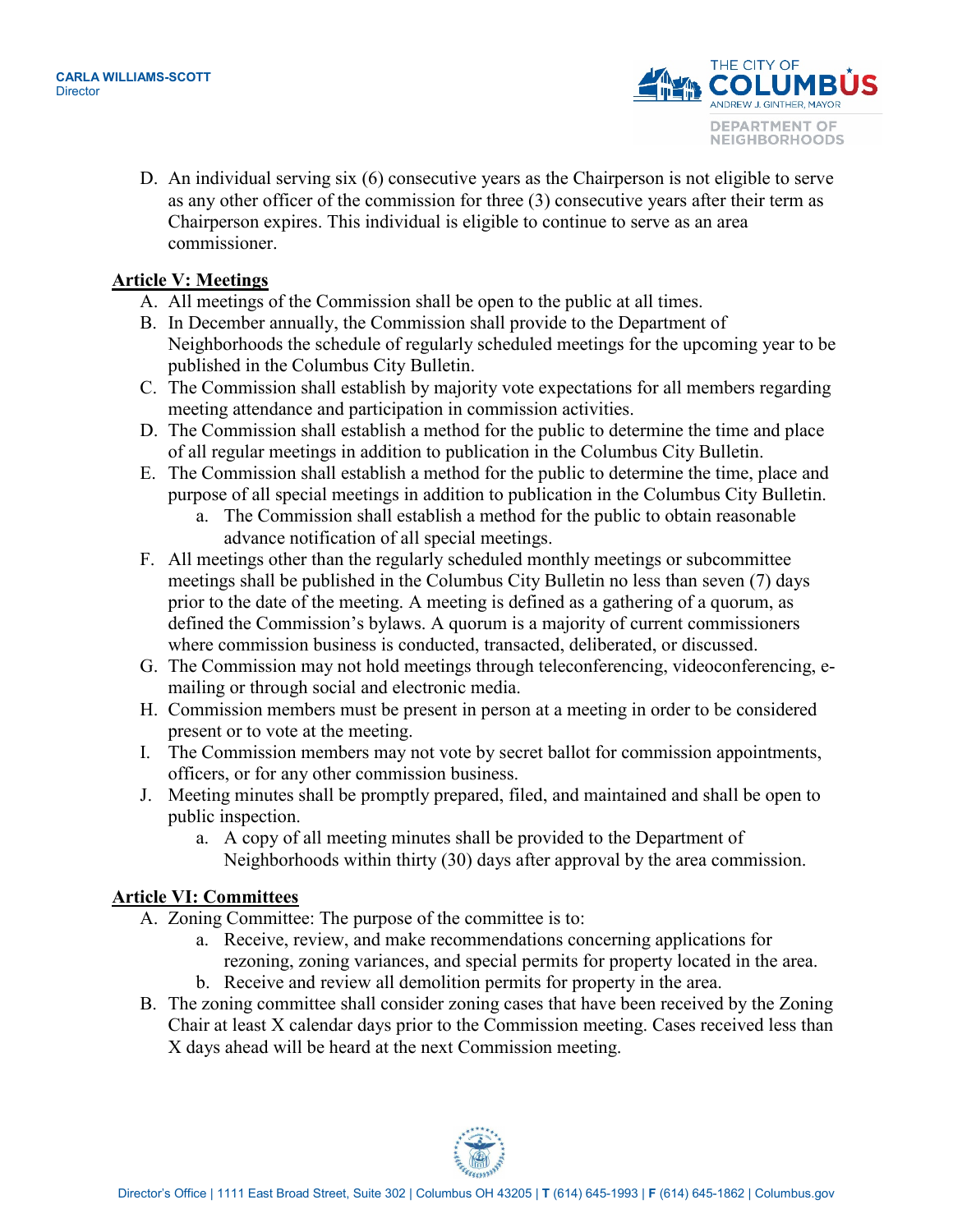

- C. Commissioners shall be notified by the Zoning Chair of upcoming zoning cases no less than X days before the area commission meeting.
- D. Special committees may be established for specific purposes by a majority vote at any meeting. Membership on special committees may be accorded to commission members and non-members. Special committees may be terminated by a majority vote at any meeting. All findings of the Commission's committees which result in proposed actions or resolutions shall be submitted at a regular or special meeting for consideration.

#### **Article VII: Elections**

- A. After election of the first area commission, the following rules shall apply to all subsequent election procedures for area commissions.
	- a. Elections shall take place at a location determined by the Commission annually prior to September 30. Public elections may be conducted by secret ballot.
	- b. The Commission shall certify election results annually prior to September 30 at a regular full Commission meeting.
	- c. Area commissions shall elect all appointed, at-large or other seats annually prior to September 30 at a regular full Commission meeting.
	- d. In the case of a vacancy, the commission may nominate one (1) or more candidates to fill the vacancy caused by death, resignation or disqualification, or other means for the remainder of the unexpired term. Area commissioners appointed in this manner are subject to approval by the Mayor with the concurrence of Columbus City Council.
	- e. All elected and appointed area commissioners shall complete the area commission appointment / code of conduct form and return the completed form to the Department of Neighborhoods. All forms shall be signed by the Commission chairperson and submitted to the Department of Neighborhoods annually prior to September 30.
	- f. No election procedure shall be scheduled if the number of candidates is less than or equal to the number of elected commissioners with expiring terms.
	- g. USE ONLY IF NEEDED For area commissions with geographic districts associated with specific seats, no election procedure shall be scheduled if the seat (s) is / are uncontested.
	- h. No write-in candidates shall be allowed.
	- i. No elector shall cast more than one (1) ballot in an election. Elections shall be determined by plurality of vote if three (3) or more candidates vie for a single position, otherwise a majority of votes cast shall elect.
	- j. Area commissioners shall begin their term on January 1. Area commissioner appointments are subject to approval by the Mayor with the concurrence of Columbus City Council.
	- k. Area commissioner terms shall end on December 31 in the year that their term expires.
	- l. Area commissioners may not serve on more than one (1) area commission.

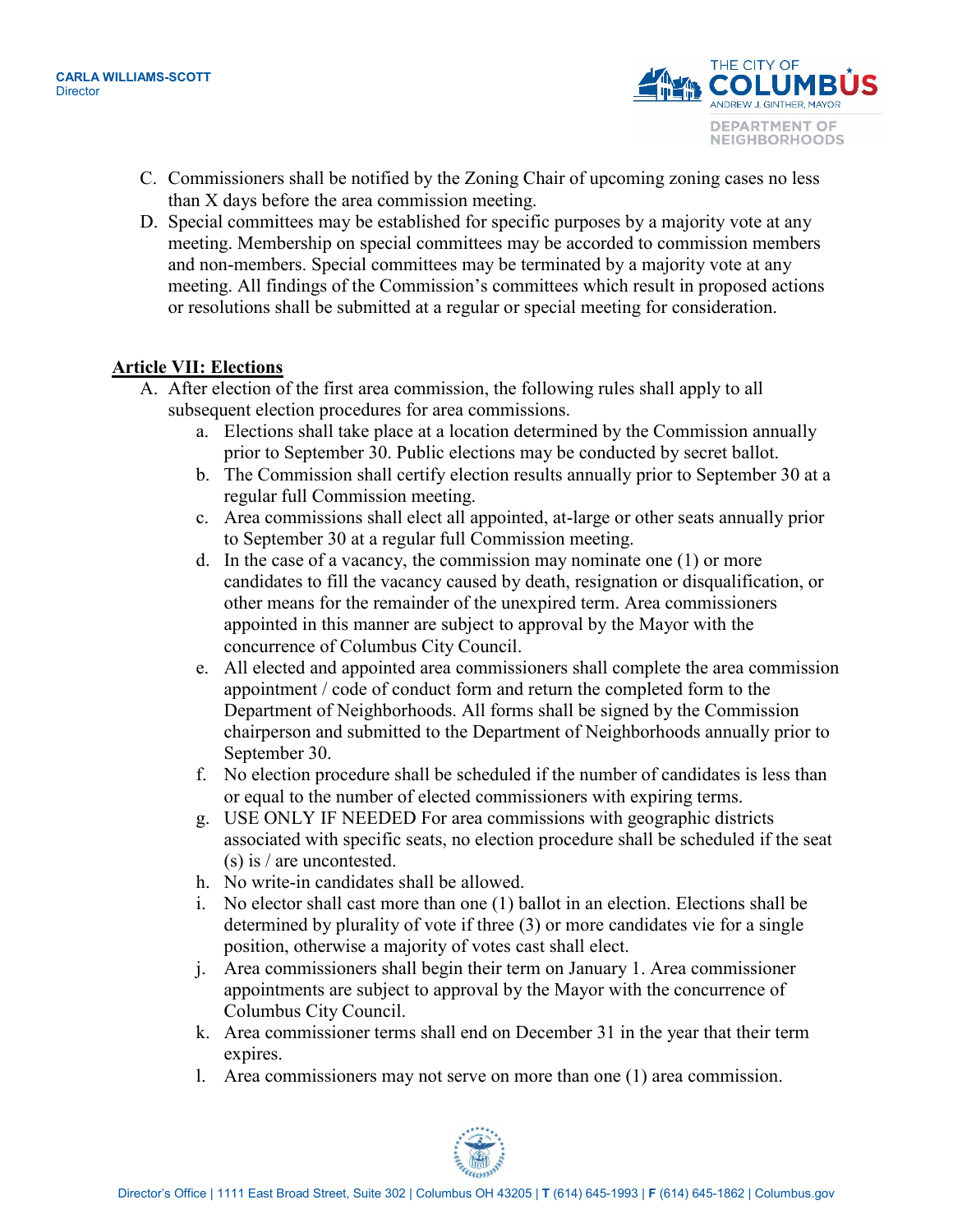

# **Article VIII: Training**

- A. All Commission members are strongly encouraged to attend area commission training classes provided by the Department of Neighborhoods.
- B. Newly elected or appointed area commissioners are required to attend the new area commission training class provided by the Department of Neighborhoods within one (1) year of appointment or election.
- C. Newly elected Chairpersons, Vice Chairpersons and Zoning Chairpersons are required to attend two zoning training classes provided by the Department of Neighborhoods and the Department of Building and Zoning Services within one (1) year of appointment or election.

# **Article IX: Public Records**

- A. The Commissions shall identify a person responsible for maintaining all public records of the Commission.
- B. All public records shall be retained for the applicable period of time specified by the records retention schedule for the Department of Neighborhoods. Public records include, but are not limited to, official meeting minutes, agendas, election materials, zoning application packets, tape or video recordings of meetings and other correspondence.
- C. The Commission's records shall be organized and maintained in a manner that they can be made available for inspection or copying. Upon request, all public records shall be promptly prepared and made available for inspection to any person.

# **Article X: Code of Conduct**

- **A.** Area commissioners shall conduct themselves in a professional and civil manner. Harassment, intimidation, or discrimination, as defined in Columbus City Code 2331, in any form will not be tolerated.
- **B.** Area commissioners shall treat other area commissioners, developers, and members of the public with respect and consideration regardless of the other's opinion, income, homeowner status, renter status, political affiliation, race, sex, sexual orientation, gender identity or expression, color, religion, ancestry, national origin, age, disability, familial status or military status.
- **C.** Area commissioners, their family members, or business associates shall not benefit financially, or in any way as a result of their duties as an area commissioner or present the appearance of impropriety as a result of said duties. Area commissioners shall fully disclose to their area commission, at the earliest opportunity, information that may result in a perceived or actual conflict of interest. Area commissioners shall recuse themselves from all participation in any matters involving a conflict of interest on behalf of said commissioner.
- **D.** Failure of the Commission to abide by these adopted bylaws may result in the withholding of funding, the postponement of meetings and operations, or the exclusion of recommendations and actions to other bodies.

# **Article XI: Amendment of By-Laws**